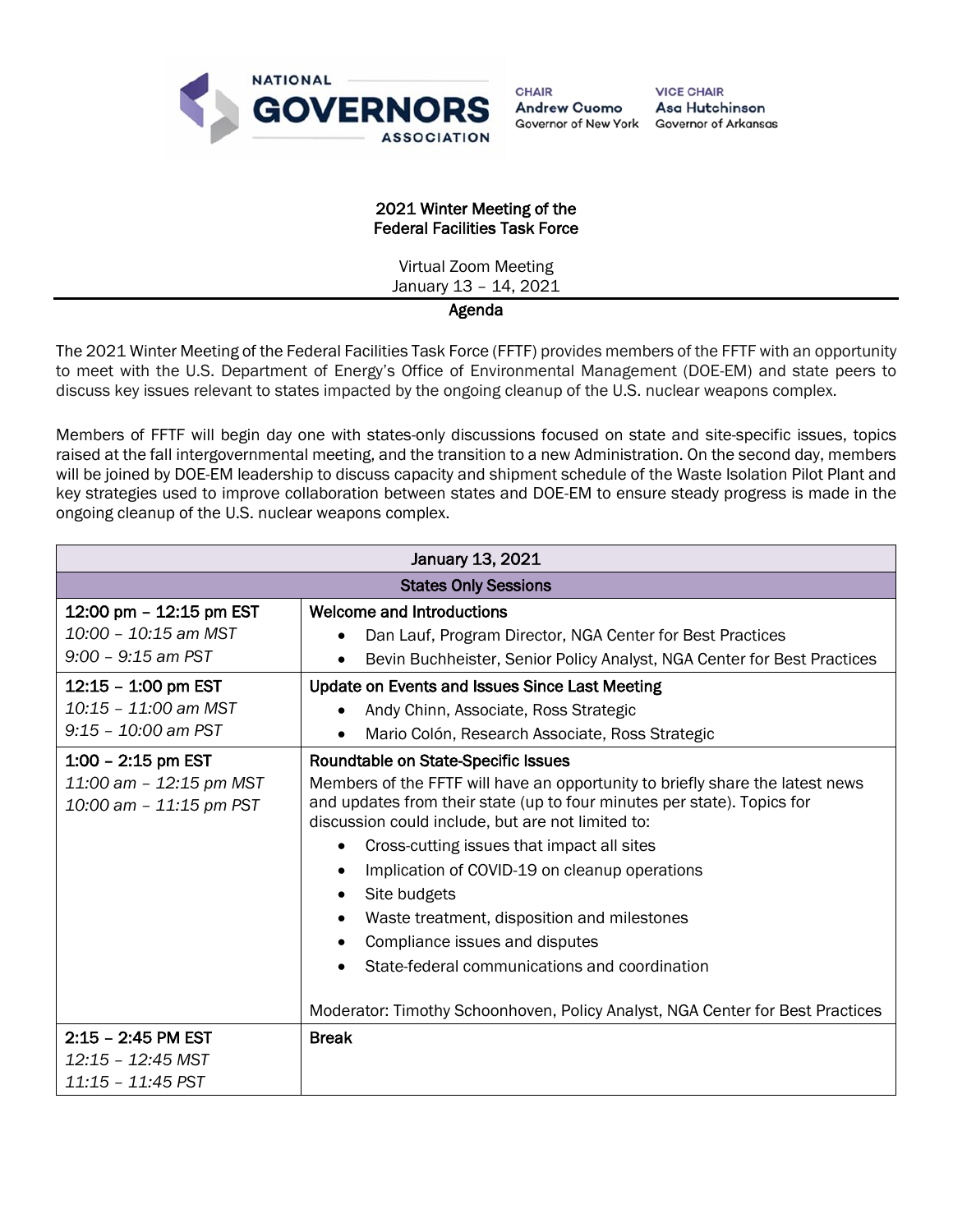| January 13, 2021                                                        |                                                                                                                                                                                                                                                                                          |  |
|-------------------------------------------------------------------------|------------------------------------------------------------------------------------------------------------------------------------------------------------------------------------------------------------------------------------------------------------------------------------------|--|
| $2:45 - 3:15$ pm EST<br>$12:45 - 1:15$ pm MST<br>$11:45 - 12:15$ pm PST | Debrief - Reactions from Fall Intergovernmental Meeting<br>This session, a group discussion among the FFTF, is an opportunity to provide<br>feedback on the Fall Intergovernmental Meeting and to discuss key takeaways<br>and potential follow-up items that are important to the FFTF. |  |
|                                                                         | Moderator: Bevin Buchheister, NGA Center                                                                                                                                                                                                                                                 |  |
| $3:15 - 4:00$ pm EST                                                    | Connecting with the New Administration                                                                                                                                                                                                                                                   |  |
| $1:15 - 2:00$ pm MST<br>12:15 - 1:00 pm PST                             | In this session, the FFTF will discuss priorities for engagement with the new<br>administration and new EM leadership.                                                                                                                                                                   |  |
|                                                                         | Moderator: Dan Lauf, NGA Center                                                                                                                                                                                                                                                          |  |
| 4:00 pm EST                                                             | Adjourn                                                                                                                                                                                                                                                                                  |  |
| $2:00 \text{ pm } \text{MST}$                                           |                                                                                                                                                                                                                                                                                          |  |
| $1:00 \text{ pm }$ PST                                                  |                                                                                                                                                                                                                                                                                          |  |

| January 14, 2021                              |                                                                                                                                                                                                                                                                                                                                                                                                                                                                                                                                                                                                       |  |
|-----------------------------------------------|-------------------------------------------------------------------------------------------------------------------------------------------------------------------------------------------------------------------------------------------------------------------------------------------------------------------------------------------------------------------------------------------------------------------------------------------------------------------------------------------------------------------------------------------------------------------------------------------------------|--|
| <b>States and Department of Energy</b>        |                                                                                                                                                                                                                                                                                                                                                                                                                                                                                                                                                                                                       |  |
| 12:00 - 12:15 pm EST                          | <b>Welcome and Introductions</b>                                                                                                                                                                                                                                                                                                                                                                                                                                                                                                                                                                      |  |
| 10:00 - 10:15 am MST                          | Dan Lauf, Program Director, NGA Center for Best Practices<br>$\bullet$                                                                                                                                                                                                                                                                                                                                                                                                                                                                                                                                |  |
| $9:00 - 9:15$ am PST                          | Beth Lisann, Intergovernmental Program Manager, DOE-EM<br>٠                                                                                                                                                                                                                                                                                                                                                                                                                                                                                                                                           |  |
| $12:15 - 1:00$ pm EST                         | Status Update on the Waste Isolation Pilot Plant (WIPP)                                                                                                                                                                                                                                                                                                                                                                                                                                                                                                                                               |  |
| 10:15 - 11:00 am MST<br>$9:15 - 10:00$ am PST | DOE will update the FFTF on current and planned cleanup activities at WIPP,<br>including infrastructure upgrades, shipping schedules and outlook, waste<br>placement activities and challenges and adjustments to waste disposition<br>operations from COVID-19. The FFTF and DOE will also consider WIPP capacity<br>scenarios related to changes in interpretation of the high level waste definition<br>and proposed pit production as detailed in recent U.S. Government<br>Accountability Office and National Academies of Sciences reports and DOE's<br>report to congress on high level waste. |  |
|                                               | Speaker:<br>Reinhard Knerr, Manager, Carlsbad Field Office, DOE-EM<br>$\bullet$<br>Moderator: Timothy Schoonhoven, NGA Center                                                                                                                                                                                                                                                                                                                                                                                                                                                                         |  |